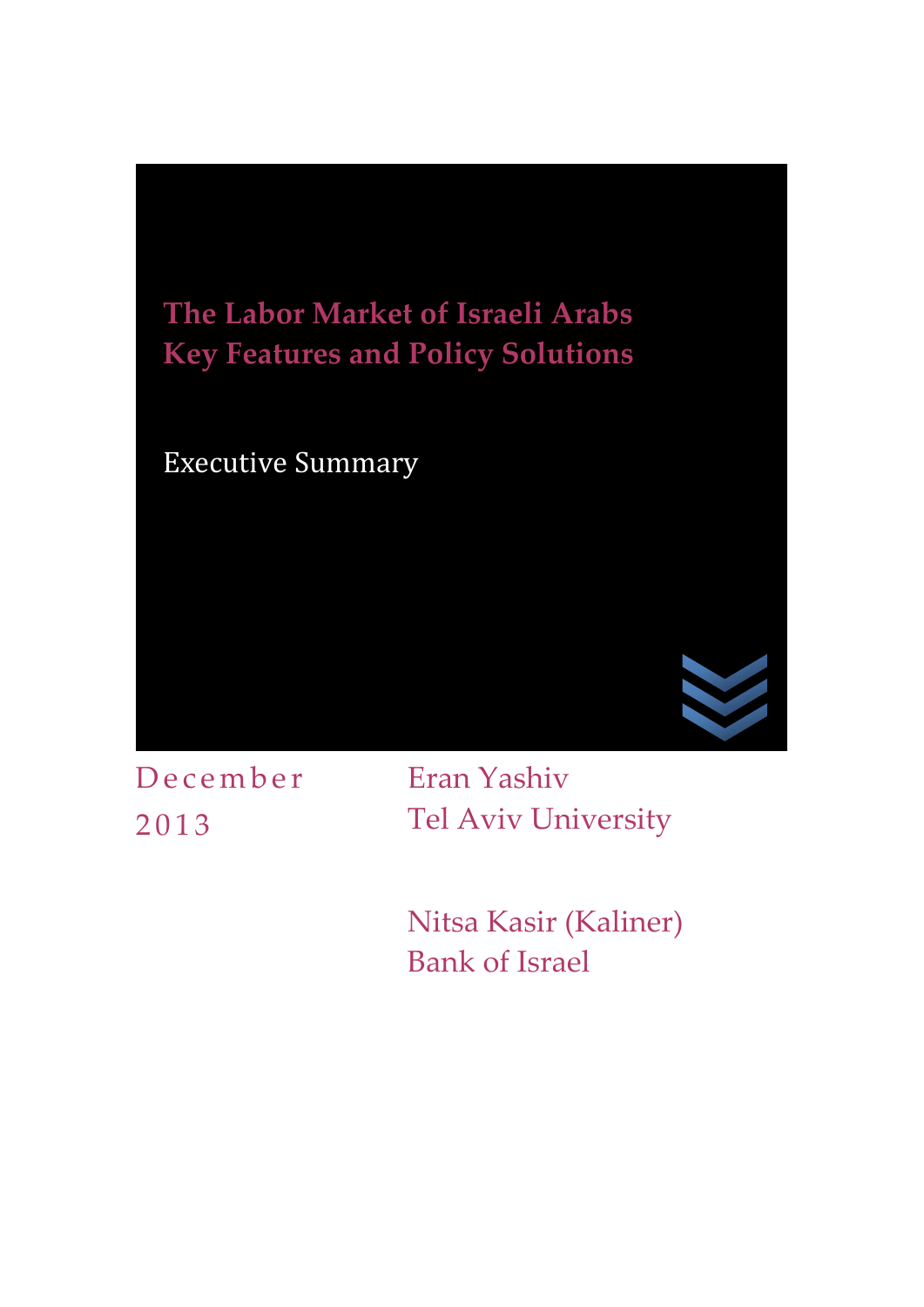## **Executive Summary1**

This aim of this policy paper is to characterize the main problems affecting the labor market of Israeli Arabs and to propose policy solutions. Our characterization of the problems is based on data from the Central Bureau of Statistics, and on a review of papers and studies devoted to the topic. The proposed policy solutions, which aim to address the problems described, are drawn from an existing body of knowledge – Israeli and global – on the relevant issues. They include a budget breakdown and simulations of future scenarios, including the anticipated return on the policy measures.

**The key problems of the Israeli Arabs labor market are as follows.** For men – a high degree of concentration in industries and occupations located at the bottom of the skill distribution. This fact has several consequences: early retirement due to the physical nature of work in the occupations in question, retirement that is premature even compared with Palestinian labor force participation patterns and with those of men in Muslim and Arab countries; below-average productivity and wages; underemployment in more highly-skilled occupations, even among those with appropriate skills; disincentives to study and acquire skills for the younger generation; Israeli Arabs rank among the country's poorest population sectors; and entrapment in a "poverty cycle."

For women – the headline issue is that of low rates of labor force participation. This fact has the following implications: women do not play a meaningful role in the economy's productive side; women do not (to a significant degree) help their

 $\overline{\phantom{a}}$ 

<sup>&</sup>lt;sup>1</sup> The views expressed in this paper do not necessarily reflect those of the Bank of Israel. Details and media coverage are updated at

http://www.tau.ac.il/~yashiv/Policy%20Plan%20for%20Israeli%20Arabs.htm. Contact details for the authors are provided on the last page below.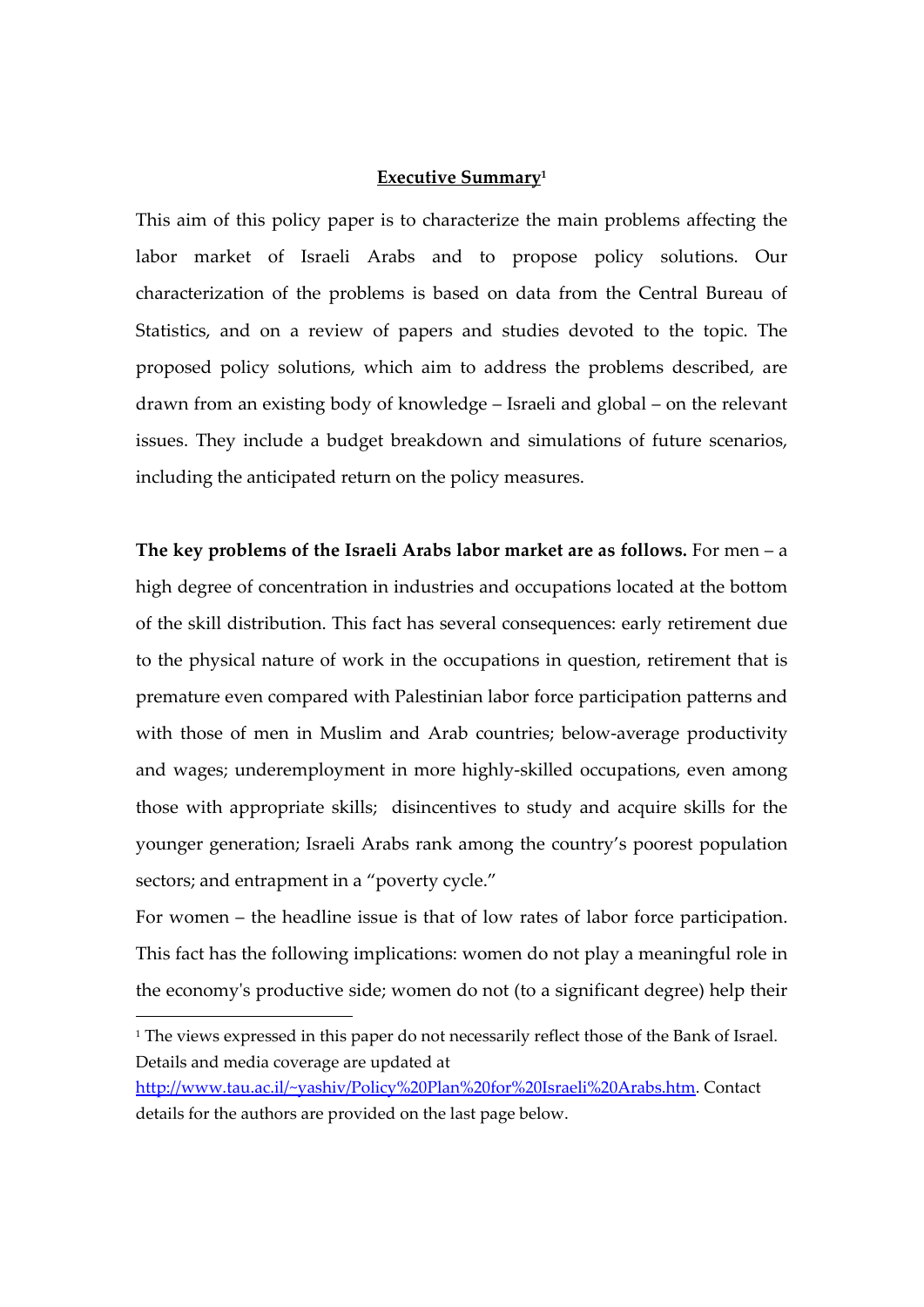families escape the poverty cycle; and there is insufficient incentive for young women to pursue education and acquire skills – including social skills – necessary for labor market participation.

 These problems are the result of many factors, including relatively low education levels, limited geographical distribution, inadequate resource allocation on the part of the public sector, and cultural differences.

The problems are exacerbated by two phenomena:

a. Employment and wage discrimination, with many Arabs facing barriers to suitable employment.

b. A high cost of getting to work, due to a lack of transportation or the absence of support services (e.g., child care facilities). These problems are related to Israeli Arabs' geographical dispersion and poor transportation infrastructure.

These problems create a vicious cycle: when the population is poor and its labor market participation is only partial (women) and subject to barriers (men), it is difficult to invest in basic and higher education and to develop jobs; this in turn leads to continued poor performance in the labor market. The physical and cultural distance from Jewish employment and residential hubs intensifies feelings of alienation and poses an obstacle to efforts that may reduce discrimination. When these problems compound each other over the course of time, the incentive and willingness to change the situation are negatively affected.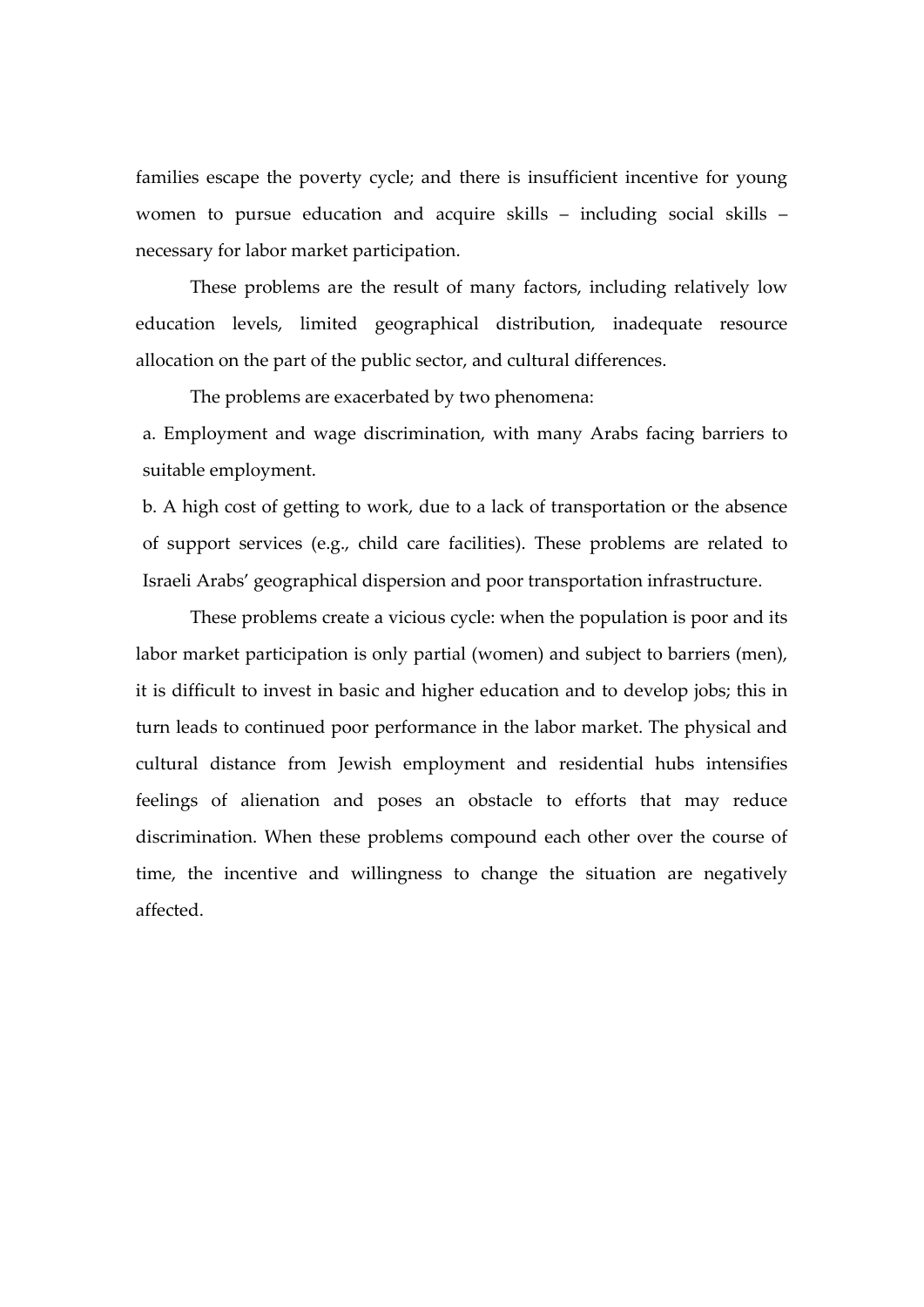**There are many, diverse policy solutions.** Given the multiplicity of problems and their depth, these solutions entail significant fiscal costs. Table 11 of this paper offers a budget breakdown of the proposals. Expenditures run into the hundreds of millions or even billions of NIS for certain items. These budget numbers reflect the recognition that the proposed expenditures are meant to address structural problems of the economy from a long-term perspective, and with the expectation of significant returns in terms of increased employment, GDP and economic welfare. Quantification of the rates of return is presented in Table 14. It should be emphasized that these costs and return projections do not constitute a proposal to increase the government deficit or the national debt. Clearly, should the recommendations be adopted, it would be necessary to define where exactly they fall within the general order of priorities, and whether their funding should come from cutbacks on other expenditures or from additional taxes.

 In this paper a wide range of solutions are presented that relate to different time horizons. The solutions span the spheres of education and higher education policy, matching jobseekers and job vacancies, taxation and subsidization, transportation, encouraging population dispersion, encouraging the employment of academic degree-holders and of women, and more. The proposed solutions include policy measures aimed at addressing issues within the Arab sector, and measures to increase integration with the Jewish sector.

 Three points should be noted with regard to the proposed government policy:

 First, a structural resolution of the problems faced by Israeli Arabs in the labor market would entail major policy changes in numerous spheres, such as those outlined above.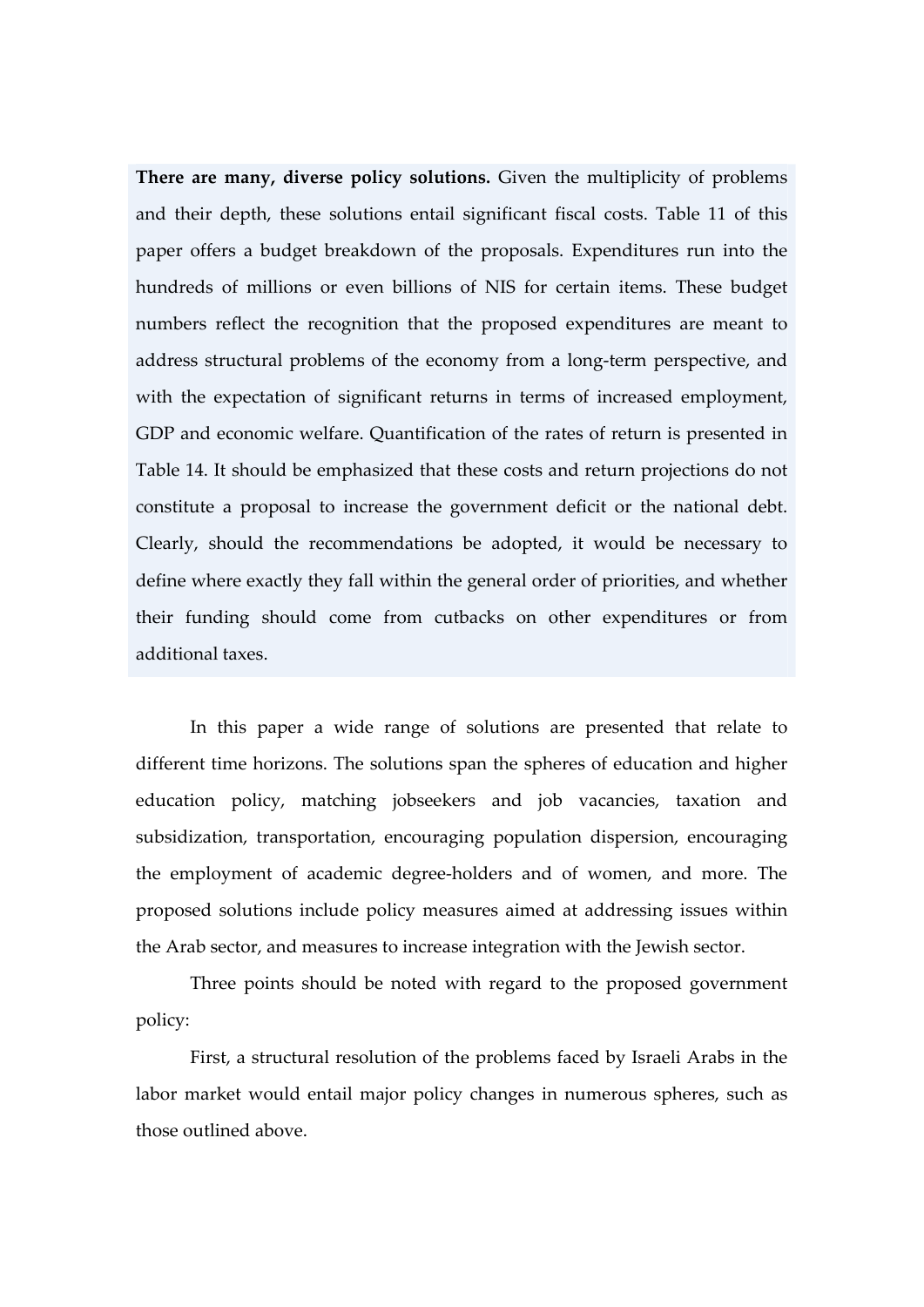Second, a comprehensive solution would have to distinguish between the various sectors within the Arab population – Bedouin, non-Bedouin Muslim, Druze and Christian – and cater for their specific needs.

Third, fiscal limitations make it necessary for public spending priorities to be clearly defined with regard to encouraging employment. It is not easy to arrive at such a definition given the complexity of the problems and the magnitude of the measures needed to address them.

In addition to the detailed description of an array of policy measures, we provide an analysis of a limited-budget policy framework. We subsequently undertake an analysis of the return to be expected from the proposed policy measures, comparing the cost of these measures with their value in terms of increased GDP. The internal rate of return on the additional budgetary investment in encouraging Arab women's employment, over a horizon of 40 years, ranges from 5.7% to 10.8% per year, conservatively estimated, a most substantial return on the fiscal investment.